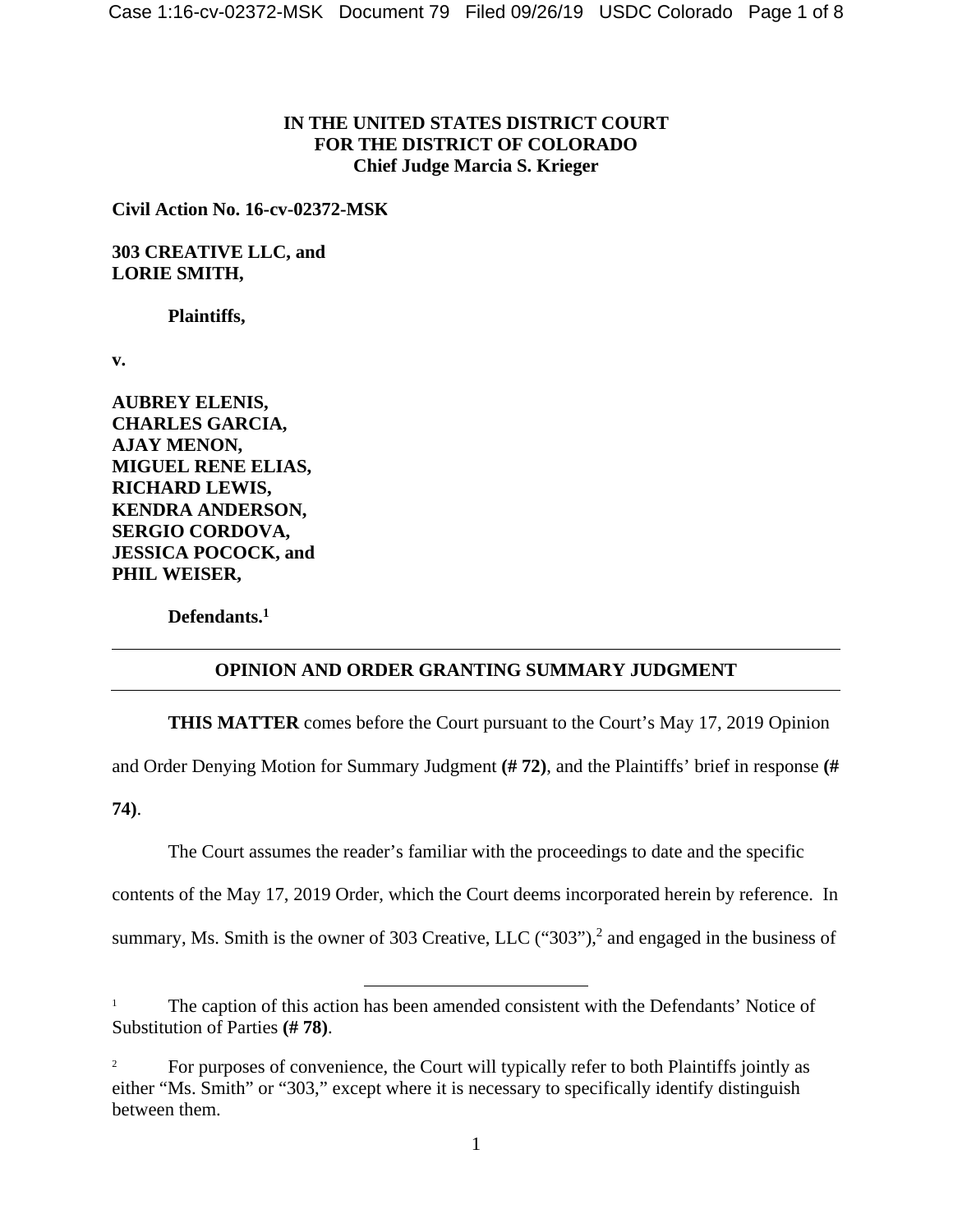creating customized wedding websites for her clients. Ms. Smith is a devout Christian, believes in "biblical marriage," and opposes the extension of marriage rights to same-sex couples. Thus, she intends to decline any request that a same-sex couple might make to her to create a wedding website. That policy would appear to violate C.R.S. § 24-34-601(2), which prohibits discrimination in the provision of goods and services on various bases, including on the basis of sexual orientation ("the Accommodations Clause"). Ms. Smith also wishes to post a statement ("the Statement") on 303's website, advising of her policy and the reasons therefor. The posting of such a statement would appear to violate a separate provision of C.R.S. § 24-34-601(2), which prohibits the publication of any communication that advises that goods or services will be refused to patrons on the basis of, among other things, sexual orientation ("the Communications Clause").

 Before she posted her Statement and before any enforcement action was taken (or even threatened) against her, Ms. Smith and 303 commenced this action seeking a declaratory judgment that both the Accommodations Clause and the Communications Clause of C.R.S. § 24- 34-601(2) violated her rights under the Free Speech and Free Exercise clauses of the First Amendment to the U.S. Constitution and the Equal Protection and Due Process clauses of the Fourteenth Amendment. This Court subsequently found that Ms. Smith could not demonstrate standing sufficient to support her challenge to the Accommodation Clause. Thus, the Court dismissed the claims directed at that clause, leaving only Ms. Smith's challenge to the Communications Clause.

 Ms. Smith moved for summary judgment in her favor on her claims. In the May 17, 2019 Order, this Court denied Ms. Smith's motion. The Court further noted that, on the undisputed facts, it appeared that the Defendants were entitled to judgment in their favor on all of Ms.

2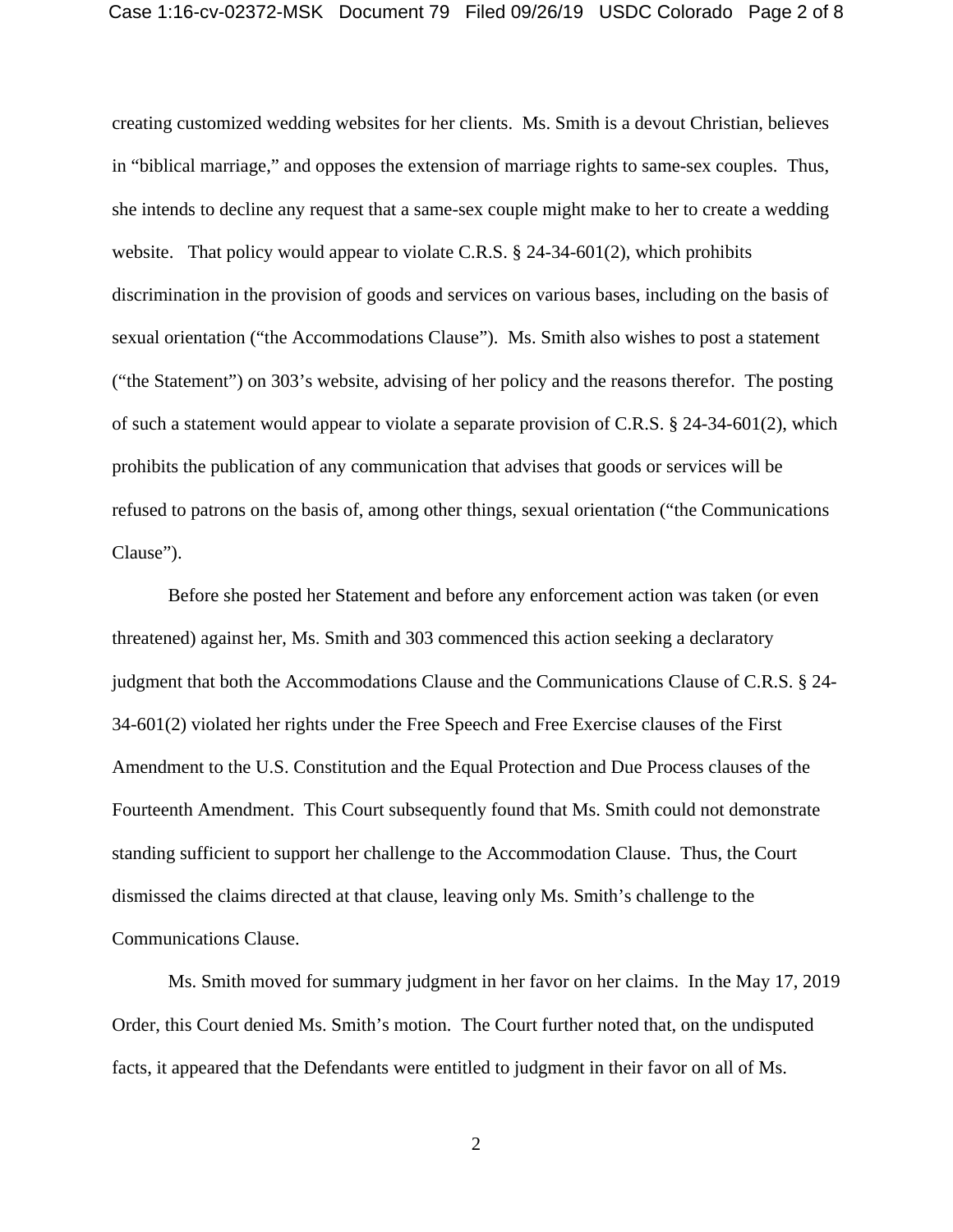Smith's claims. Pursuant to Fed. R. Civ. P. 56(f), the Court advised Ms. Smith of its intention to grant summary judgment to the Defendants and invited her to submit any further briefing and evidence that she desired on the issues in the motion. Ms. Smith filed a brief **(# 74)** and certain additional factual material **(# 75)**, as well as two subsequent notices of supplemental authority **(# 76, 77)**. The Court has considered those filings and, for the reasons set forth in May 17, 2019 Order, as supplemented herein, finds that judgment in favor of the Defendants is appropriate.

 The Court deems its discussion in the May 17, 2019 Order to be incorporated herein and will neither repeat nor summarize that analysis. The Court uses the instant order to address any new legal and factual arguments raised by Ms. Smith in her response brief.

 Ms. Smith first argues that this Court should not assume the legality of the Accommodation Clause, and should instead analyze Ms. Smith's constitutional challenges to that statute as well when considering her Communication Clause challenges. The cases Ms. Smith cites in support of this proposition are inapposite. *Housing Opportunities Made Equal, Inc. v. Cincinnati Enquirer, Inc.*, 943 F.2d 644, 651 n. 9 ( $6<sup>th</sup> Cir.$  1991), involved a statute that prohibited the publication of real estate advertisements that indicate the advertiser's intention to discriminate among prospective clients and purchasers on the basis of (among others) race. A housing-oriented community group sued a newspaper under that law, arguing that the newspaper routinely published real estate advertisements that almost universally contained photos of white models (thus implicitly discouraging minorities from applying for housing). Noting in *Housing Opportunities* stands for the proposition that the court, in assessing the ban on discriminatory advertising, should not have assumed the legality of any other statute. Ms. Smith instead cites *Housing Opportunities* for a bit of dicta set forth in a footnote. After noting that the advertisements in question did not "relate[ ] to an illegal activity," the court proceeded to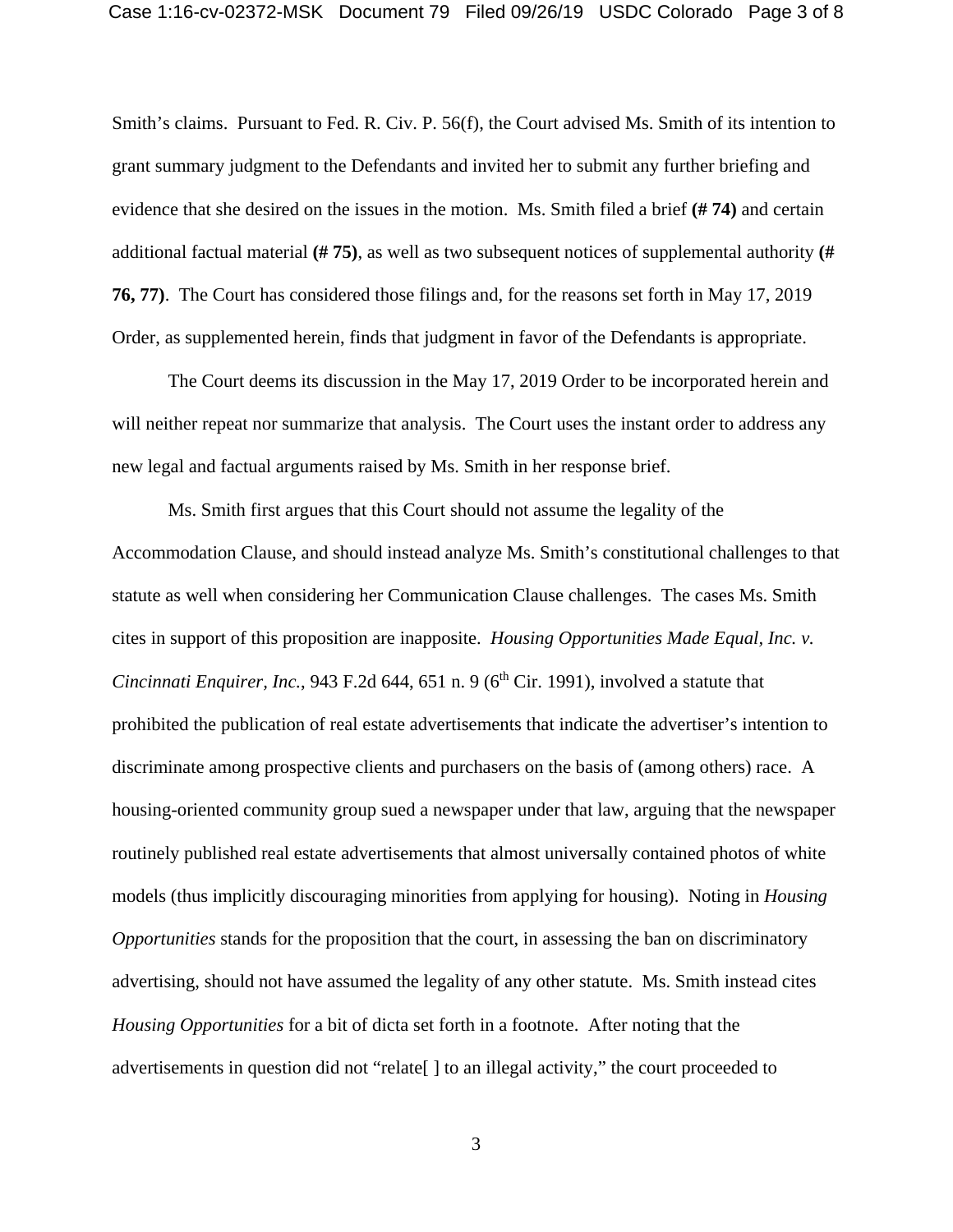speculate about how its analysis might apply "if these advertisements were considered illegal." The court explained that "[w]hen analyzing the constitutional protections accorded a particular commercial message, a court starts with the content of the message and not the label given the message under the relevant statute." It goes on to state that "[s]tarting with the language of a statute would foreclose a court from ever considering the constitutionality of particular commercial speech because the statute would label such speech illegal and thus unprotected by the first amendment. Constitutional review by a court is not so easily circumvented." 942 F.2d at 651 n. 9. But this footnote is referring to the court overlooking statutes that declare the advertisement itself to be illegal, not statutes that prohibit the conduct the advertisement is promoting. In other words, this Court does not deem Ms. Smith's Statement to propose an unlawful act simply because the Communications Clause declares the Statement to be unlawful. Consistent with *Housing Opportunities*, this Court looks past the Communications Clause's label and considers the content of the speech. But the content of Ms. Smith's speech is unlawful because it proposes an action made unlawful by an entirely different statute – the Accommodation Clause. Nothing in *Housing Opportunities* suggests that this Court should ignore the effect of an entirely different statutory provision when assessing the legality of Ms. Smith's Statement.

 That principle is illustrated more clearly by *Bigelow v. Virginia*, 421 U.S. 809 (1975), the case upon which *Housing Opportunities* relies. In *Bigelow*, Virginia law prohibited the publication of any communication encouraging the procuring of an abortion. A newspaper publisher in Virginia ran an ad from a business in New York State that informed readers that "abortions are now legal in New York. There are no residency requirements. . . We will make all arrangements for you." Virginia prosecuted the publisher under its statute and the publisher, and

4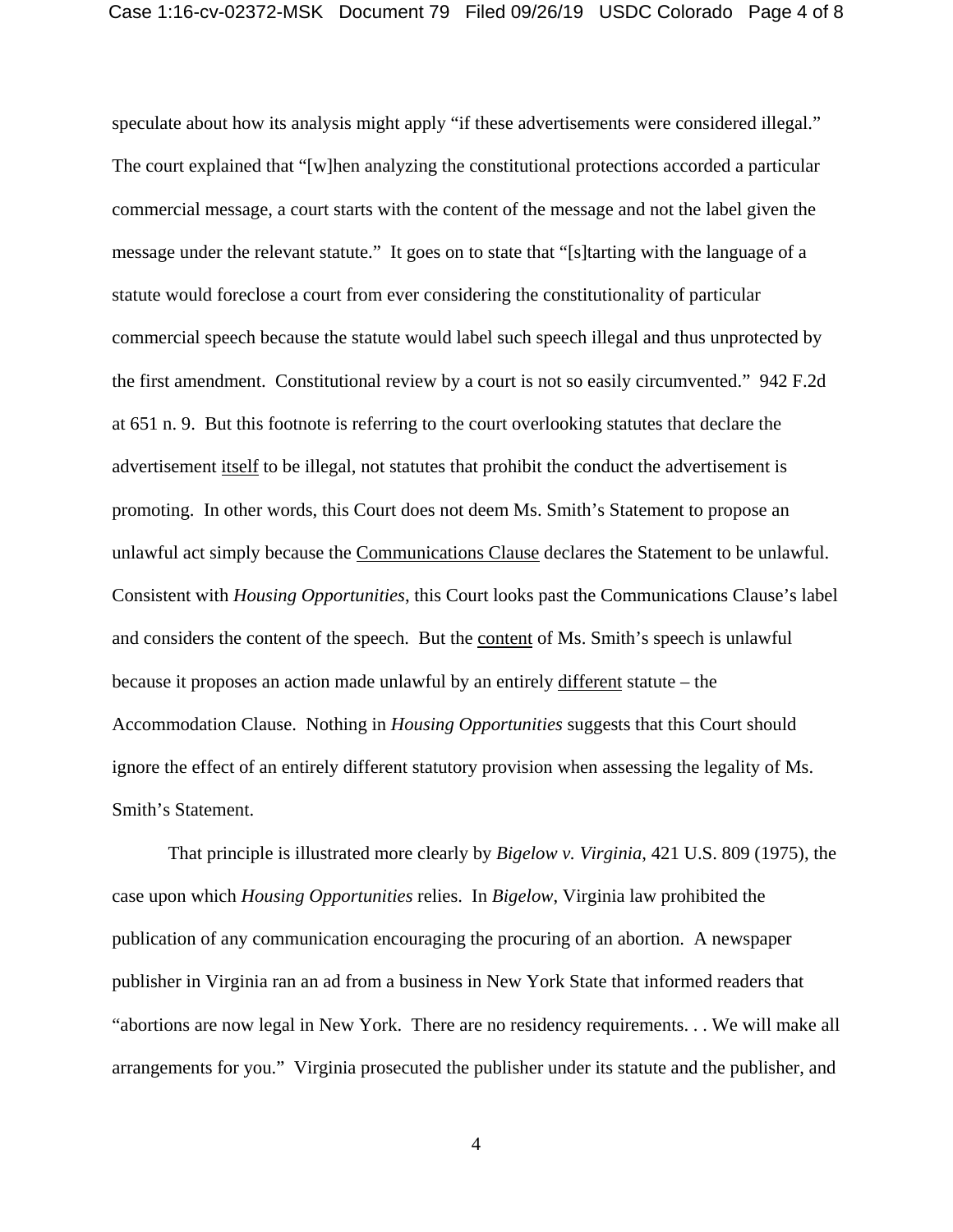the publisher appealed his conviction citing First Amendment protections. The Supreme Court reversed the conviction, finding that the advertisement was commercial speech that enjoyed First Amendment protection. Addressing the argument that the advertisement forfeited First Amendment protection because it proposed an illegal act, the Supreme Court noted that abortion services were legal in New York at the time. Thus, it explained, a state "may not, under the guise of exercising internal police powers, bar a citizen of another State from disseminating information about an activity that is legal in that State." 421 U.S. at 824-25. In other words, the Supreme Court ignored the superficial fact that Virginia law purported to declare the advertisement illegal, in the same way that this Court ignores the fact that the Communications Clause declares Ms. Smith's Statement illegal. Instead, the Supreme Court analyzed whether the content of the advertisement proposed an illegal act. In *Bigelow*, it did not because procuring an abortion was legal in New York. Here, however, Ms. Smith's Statement proposes to undertake an action that is made illegal by the Accommodation Clause, and thus, her statement forfeits First Amendment protection. More to the point however, nothing in *Bigelow* suggests that the court was required to separately assess the constitutionality of any law other than the law being enforced (the prohibition on advertising abortion services), and thus, *Bigelow* does not support Ms. Smith's contention that this Court must separately assess the constitutionality of the Accommodation Clause while it evaluates Ms. Smith's challenge to the Communications Clause.

Similarly, *BellSouth Telecommunications, Inc. v. Farris*, 542 F.3d 499, 506 (6<sup>th</sup> Cir, 2008), does not stand for the proposition Ms. Smith asserts. There, the state passed a tax on telecommunications services, but prohibited providers from "separately stating the tax on [customers'] bill[s]." Providers challenged, on First Amendment grounds, the prohibition against advising customers of the tax as a separate line item on bills. The state defended the

5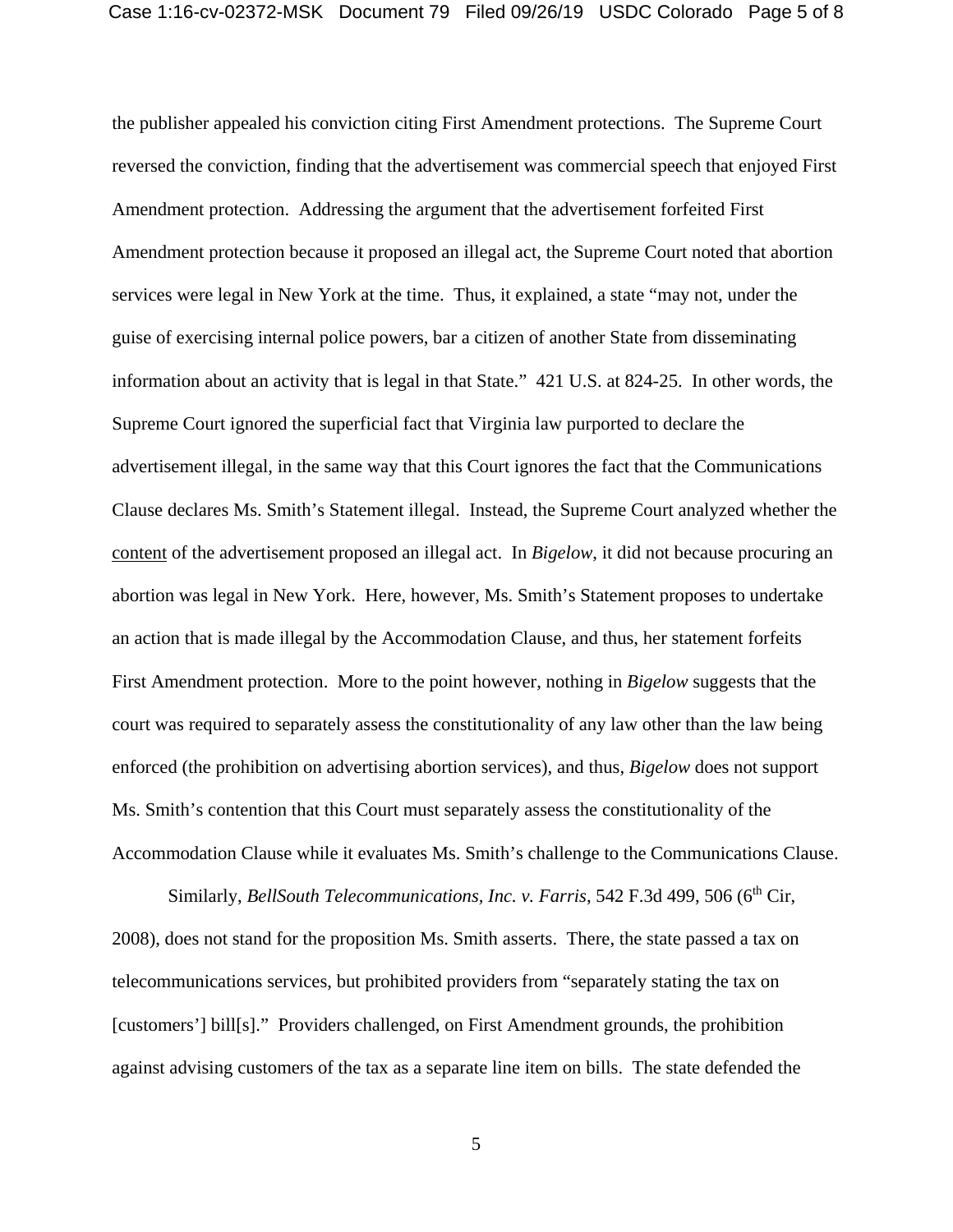challenge in part by arguing that disclosing the tax on customer bills was not speech that enjoyed First Amendment protection because such speech was "illegal" – made so by the very statute the providers were challenging. "[T]hat contention simply chases the [state's] tail," the court explained, "[t]he lawfulness of the activity does not turn on the existence of the speech ban itself; otherwise, all commercial speech bans would all be constitutional." 542 F.3d at 506. Once again, *BellSouth* illustrates a principle distinct from the one that Ms. Smith is urging here. If this Court were to simply declare Ms. Smith's Statement to be devoid of First Amendment protection because the Communication Clause declared it unlawful, cases like *Bigelow* and *BellSouth* would expose that reasoning as error. But this Court has not done so. This Court finds that Ms. Smith's statement proposes an unlawful act because it proposes to do something – deny services to same-sex couples -- that a different statute, the Accommodations Clause, prohibits. Nothing in any of the cases Ms. Smith cites suggest that a party challenging an advertising ban can use that challenge to attack an entirely different statute as well (*e.g.* the providers in *BellSouth* using the advertising ban to challenge the telecommunications tax itself; the editor in *Bigelow* using the advertising ban to challenge Virginia's ban on abortions).

 As this Court has already found, Ms. Smith lacks the standing to bring a direct challenge to the Accommodations Clause. Allowing her to use a claim challenging the Communications Clause as a Trojan Horse to challenge the Accommodations clause indirectly would undermine the Court's prior finding with regard to standing. Accordingly, the Court rejects Ms. Smith's argument that this Court cannot assume the constitutionality of the Accommodations Clause when evaluating her Communications Clause claim.<sup>3</sup>

<sup>&</sup>lt;sup>3</sup><br>Because the legality of the Accommodations Clause lies outside the scope of this Court's review in this matter, Ms. Smith's reliance on *Telescope Media Group v. Lucero*, F.3d  $\blacksquare$ , 2019 WL 3979621 (8th Cir., Aug. 23, 2019), is misplaced. *Telescope* involved a challenge by a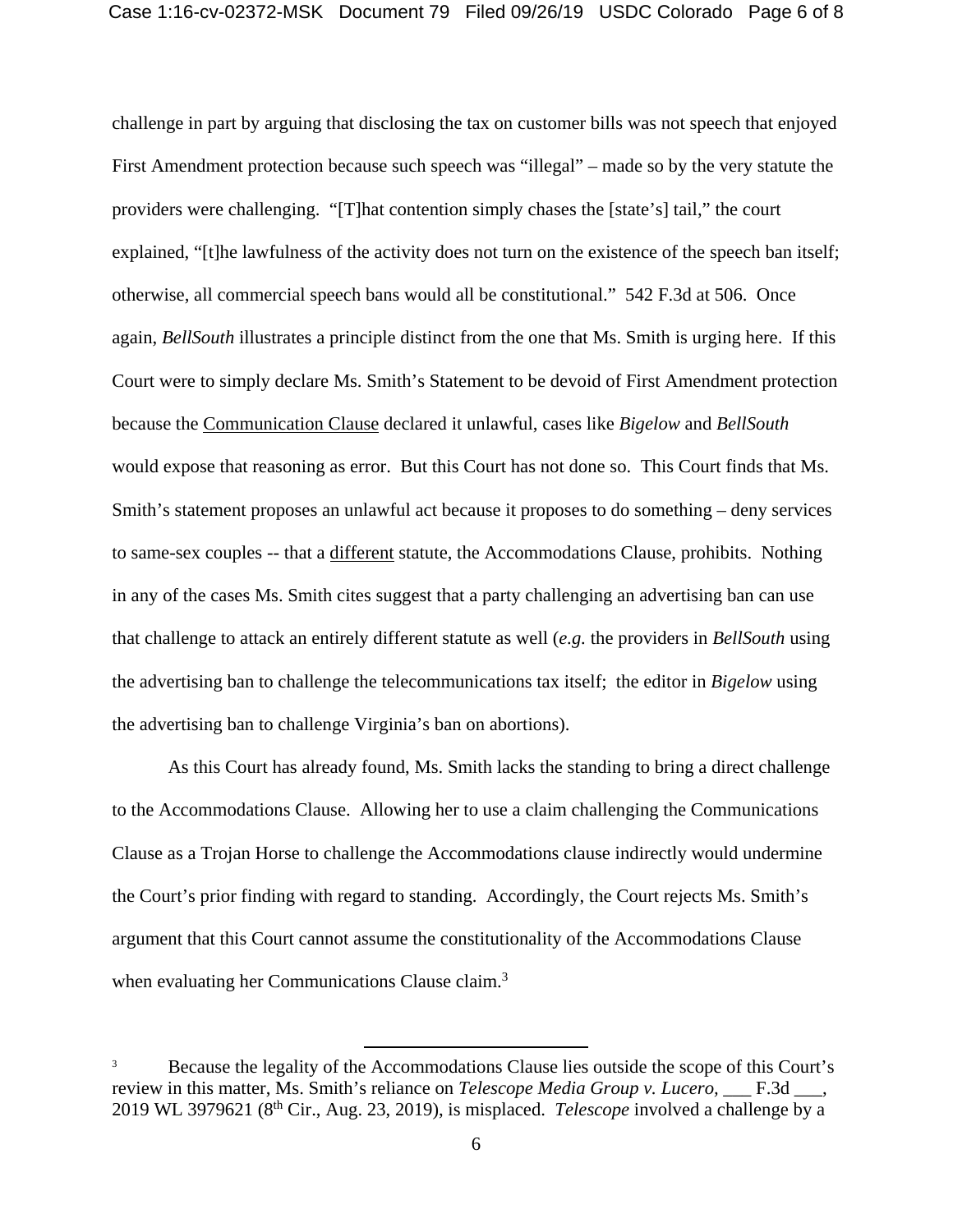Second, Ms. Smith argues that the Court's May 17, 2019 Order failed to fully consider her arguments in support of her Free Exercise claim. Specifically, she contends that the Court failed to consider "whether certain statements by members of the Colorado Civil Rights Commission . . . reveal hostility toward [Ms. Smith's] religious beliefs on marriage." (Ms. Smith is referring to the same comments that animated the Supreme Court's reasoning in *Masterpiece Cake Shop, Ltd. v. Colorado Civil Rights Commission*, 138 S.Ct. 1719, 129-30 (2018).) But such comments are irrelevant to a pre-enforcement challenge like the one Ms. Smith brings here (as compared to a challenge to the circumstances under which the Accommodations Clause was actually enforced against Masterpiece Cake Shop). Whether the members of the Colorado Civil Rights Commission would be biased against Ms. Smith's religious beliefs or not, if Ms. Smith were cited for violating the Communications Clause, has no

 $\overline{a}$ 

film-making business and its principals who offered to create wedding videos for opposite-sex couples but whose principals opposed, on religious grounds, extending those services to samesex couples. The plaintiffs challenge Minnesota's version of the Accommodations Clause and the 8th Circuit, in a divided opinion, reversed the District Court's dismissal of the plaintiffs' challenges. The 8<sup>th</sup> Circuit held that the creation of videos constituted First Amendment speech and that the state's interest in eradicating discrimination was not sufficiently compelling to overcome the burdens that the law placed on that speech.

Because *Telescope* dealt with a challenge to a version of the Accommodations Clause, not the Communications Clause, its analysis is not relevant here. If Ms. Smith had standing to pursue her Accommodations Clause claims, *Telescope* might be germane. But this Court has carefully limited itself to analyzing only the Communication Clause, and thus, *Telescope*  provides no guidance. (In any event, to the extent that the  $8<sup>th</sup>$  Circuit's analysis overlaps with certain portions of analysis in this Court's May 17, 2019 Order, this Court would simply disagree with the  $8<sup>th</sup>$  Circuit's analysis, finding it unpersuasive.)

The Court notes that Ms. Smith appears to cite *Telescope,* in part, because it found that the plaintiffs there had standing to bring a pre-enforcement challenge to the Accommodation Clause-type statute., contrary to the finding made by this Court in this case. To the extent Ms. Smith intends her Notice of Supplemental Authority to request that the Court reconsider its September 1, 2017 Opinion and Order addressing Ms. Smith's standing to bring her Accommodation Clause challenge, the Court finds that Ms. Smith's simple citation to another case is not sufficient to meaningfully present a motion for reconsideration.